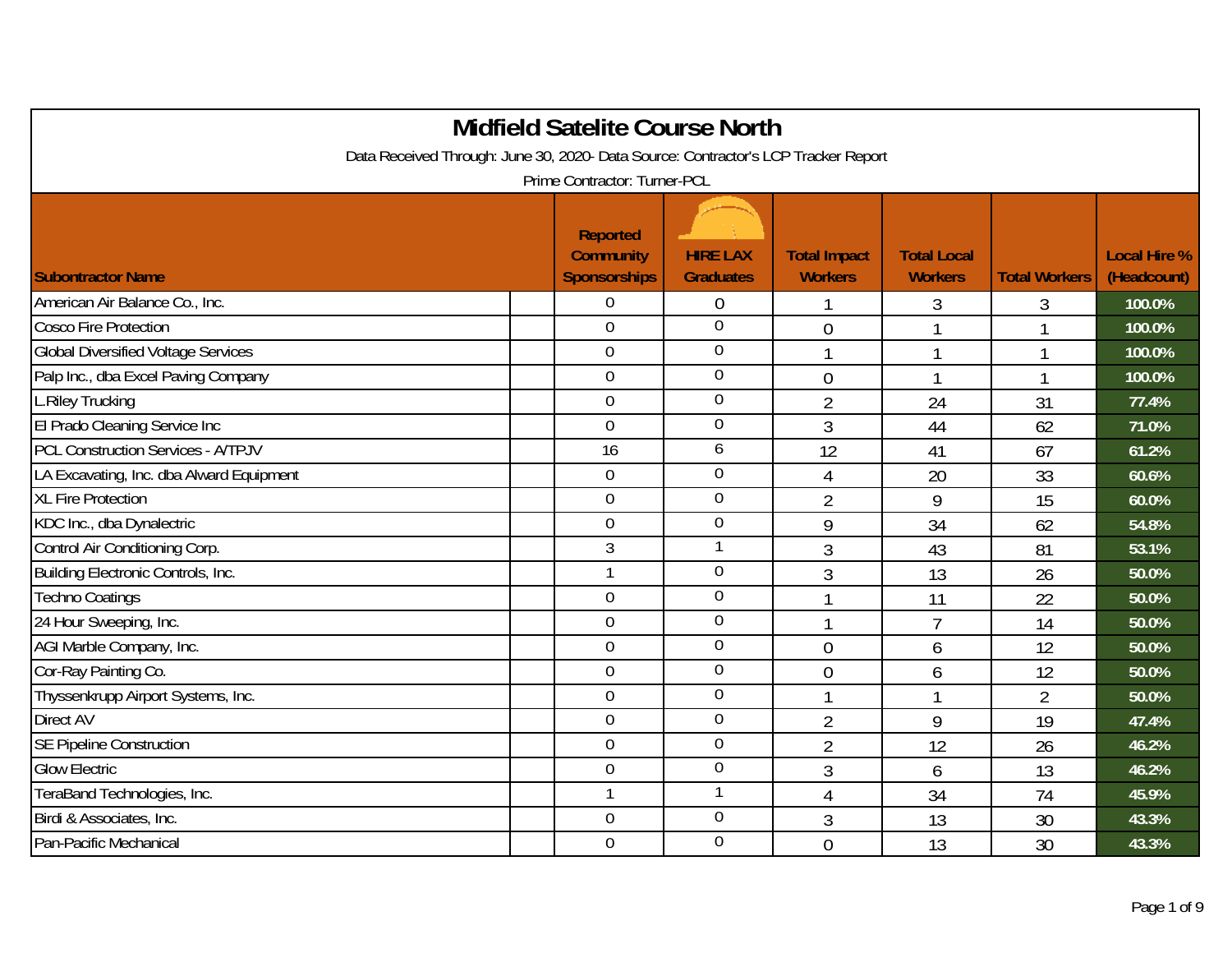| <b>Midfield Satelite Course North</b><br>Data Received Through: June 30, 2020- Data Source: Contractor's LCP Tracker Report<br>Prime Contractor: Turner-PCL |  |                                                     |                                     |                                       |                                      |                      |                                    |  |  |
|-------------------------------------------------------------------------------------------------------------------------------------------------------------|--|-----------------------------------------------------|-------------------------------------|---------------------------------------|--------------------------------------|----------------------|------------------------------------|--|--|
| <b>Subontractor Name</b>                                                                                                                                    |  | Reported<br><b>Community</b><br><b>Sponsorships</b> | <b>HIRE LAX</b><br><b>Graduates</b> | <b>Total Impact</b><br><b>Workers</b> | <b>Total Local</b><br><b>Workers</b> | <b>Total Workers</b> | <b>Local Hire %</b><br>(Headcount) |  |  |
| California Earth Transport, Inc.                                                                                                                            |  | 0                                                   | $\overline{0}$                      | 16                                    | 79                                   | 184                  | 42.9%                              |  |  |
| <b>SR BRAY LLC dba Power Plus</b>                                                                                                                           |  | $\overline{0}$                                      | $\mathbf 0$                         | 1                                     | 3                                    | $\overline{7}$       | 42.9%                              |  |  |
| Diversified Production Services, Inc.                                                                                                                       |  | $\mathbf 0$                                         | $\mathbf 0$                         | 5                                     | 16                                   | 38                   | 42.1%                              |  |  |
| GEC <sub>2</sub>                                                                                                                                            |  | $\mathbf 0$                                         | $\boldsymbol{0}$                    | 10                                    | 55                                   | 131                  | 42.0%                              |  |  |
| Steve Bubalo Construction Co.                                                                                                                               |  | $\overline{2}$                                      | $\boldsymbol{0}$                    | $\overline{7}$                        | 18                                   | 43                   | 41.9%                              |  |  |
| <b>Comet Electric</b>                                                                                                                                       |  | $\overline{0}$                                      | $\overline{0}$                      | 1                                     | 20                                   | 48                   | 41.7%                              |  |  |
| Safe Scaffolding                                                                                                                                            |  | $\mathbf 0$                                         | $\mathbf 0$                         | 5                                     | 15                                   | 36                   | 41.7%                              |  |  |
| <b>Elite Terminal Services</b>                                                                                                                              |  | $\overline{0}$                                      | $\mathbf 0$                         | 1                                     | 5                                    | 12                   | 41.7%                              |  |  |
| San-Mar Construction Co., Inc.                                                                                                                              |  | $\mathfrak{Z}$                                      | $\overline{0}$                      | 5                                     | 38                                   | 94                   | 40.4%                              |  |  |
| Conti Corporation                                                                                                                                           |  | $\mathbf 0$                                         | $\mathbf 0$                         | $\overline{0}$                        | 6                                    | 15                   | 40.0%                              |  |  |
| Apex Cabling Inc                                                                                                                                            |  | $\overline{0}$                                      | $\mathbf 0$                         | $\mathbf{1}$                          | $\overline{2}$                       | 5                    | 40.0%                              |  |  |
| Bielski Specialty Services, Inc.                                                                                                                            |  | $\mathbf 0$                                         | $\overline{0}$                      | $\overline{0}$                        | $\overline{2}$                       | 5                    | 40.0%                              |  |  |
| Smoke Guard California Inc.                                                                                                                                 |  | $\overline{0}$                                      | $\mathbf 0$                         | 1                                     | $\overline{2}$                       | 5                    | 40.0%                              |  |  |
| R&R Masonry, Inc.                                                                                                                                           |  | $\mathbf 0$                                         | $\boldsymbol{0}$                    | $\overline{2}$                        | 13                                   | 33                   | 39.4%                              |  |  |
| CSI Electrical Contractors, Inc.                                                                                                                            |  | $\overline{0}$                                      | $\boldsymbol{0}$                    | $\overline{2}$                        | $\overline{7}$                       | 18                   | 38.9%                              |  |  |
| West Coast Firestopping, Inc.                                                                                                                               |  | $\mathbf 0$                                         | $\overline{0}$                      | $\overline{2}$                        | $\overline{7}$                       | 18                   | 38.9%                              |  |  |
| <b>Top End Constructors</b>                                                                                                                                 |  | $\overline{0}$                                      | $\mathbf 0$                         | $\overline{0}$                        | 19                                   | 49                   | 38.8%                              |  |  |
| Murrco Construction, Inc.                                                                                                                                   |  | $\overline{2}$                                      | $\overline{0}$                      | $\overline{4}$                        | 24                                   | 62                   | 38.7%                              |  |  |
| RJ&J Construction, Inc.                                                                                                                                     |  | $\overline{0}$                                      | $\overline{0}$                      | $\overline{4}$                        | 12                                   | 31                   | 38.7%                              |  |  |
| Infinity Drywall Contracting, Inc.                                                                                                                          |  | $\mathbf{1}$                                        |                                     | $\overline{0}$                        | 5                                    | 13                   | 38.5%                              |  |  |
| Morrow Meadows Corporation                                                                                                                                  |  | $\boldsymbol{0}$                                    | $\mathbf 0$                         | 3                                     | 22                                   | 58                   | 37.9%                              |  |  |
| Alert Insulation Co., Inc.                                                                                                                                  |  | $\mathbf 0$                                         | $\mathbf 0$                         | 1                                     | 9                                    | 24                   | 37.5%                              |  |  |
| <b>Taft Electric Company</b>                                                                                                                                |  | $\overline{0}$                                      | $\overline{0}$                      | $\overline{7}$                        | 25                                   | 67                   | 37.3%                              |  |  |
| PCL Construction B- Tunnel/Concrete                                                                                                                         |  | $\overline{0}$                                      | $\mathbf 0$                         | 5                                     | 11                                   | 30                   | 36.7%                              |  |  |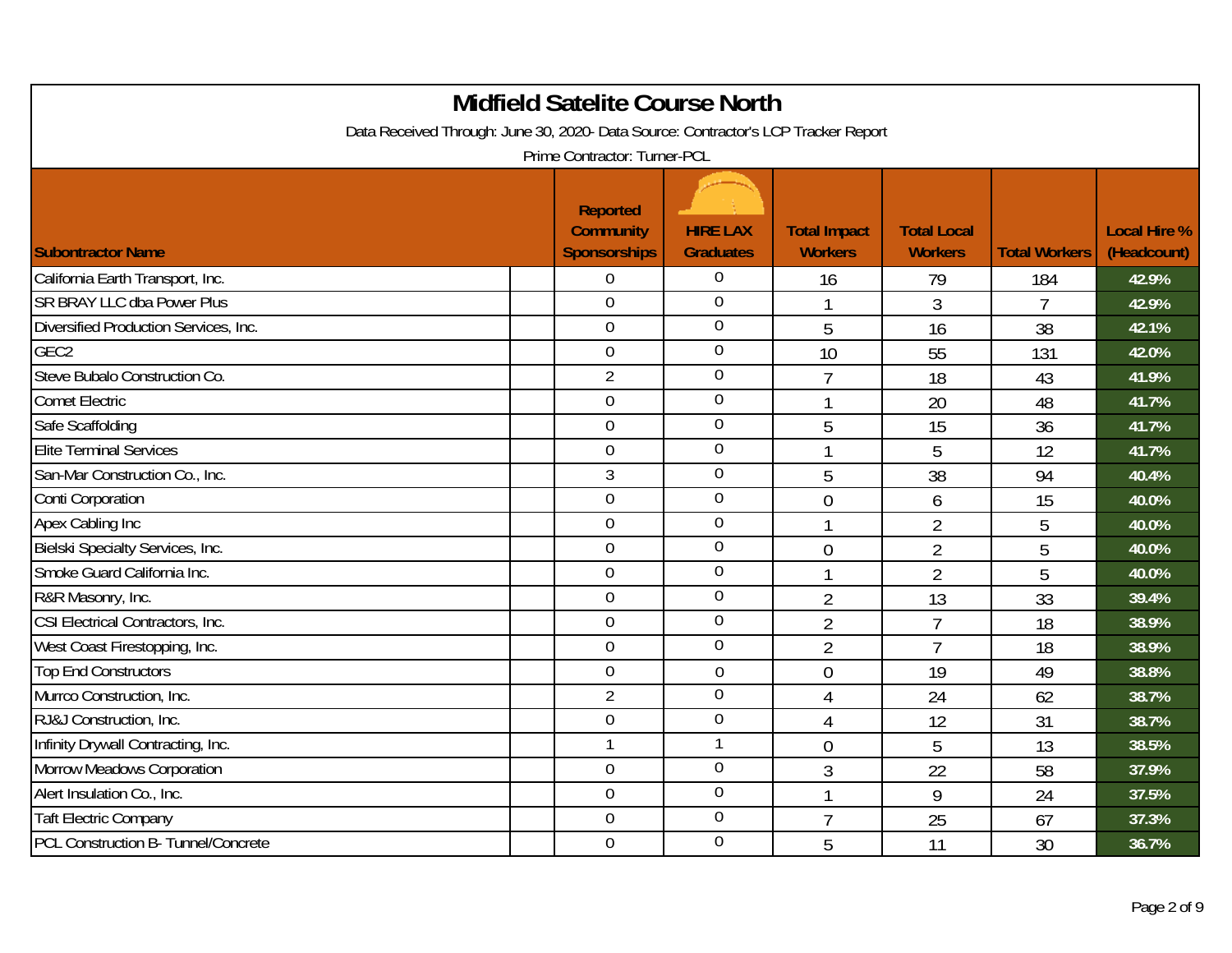| <b>Midfield Satelite Course North</b><br>Data Received Through: June 30, 2020- Data Source: Contractor's LCP Tracker Report<br>Prime Contractor: Turner-PCL |  |                                                     |                                     |                                       |                                      |                      |                                    |  |  |
|-------------------------------------------------------------------------------------------------------------------------------------------------------------|--|-----------------------------------------------------|-------------------------------------|---------------------------------------|--------------------------------------|----------------------|------------------------------------|--|--|
| <b>Subontractor Name</b>                                                                                                                                    |  | Reported<br><b>Community</b><br><b>Sponsorships</b> | <b>HIRE LAX</b><br><b>Graduates</b> | <b>Total Impact</b><br><b>Workers</b> | <b>Total Local</b><br><b>Workers</b> | <b>Total Workers</b> | <b>Local Hire %</b><br>(Headcount) |  |  |
| Environmental Construction Group, Inc.                                                                                                                      |  | $\overline{0}$                                      | $\Omega$                            |                                       | 12                                   | 33                   | 36.4%                              |  |  |
| Blue Iron Foundations & Shoring LLC                                                                                                                         |  | $\overline{0}$                                      | $\overline{0}$                      | $\overline{2}$                        | $\overline{4}$                       | 11                   | 36.4%                              |  |  |
| Crown Fence Co.                                                                                                                                             |  | $\overline{0}$                                      | 0                                   | $\mathbf{1}$                          | 18                                   | 50                   | 36.0%                              |  |  |
| <b>Tahlequah Steel</b>                                                                                                                                      |  | $\overline{0}$                                      | 0                                   | 5                                     | 18                                   | 50                   | 36.0%                              |  |  |
| Borbon, Inc.                                                                                                                                                |  | $\mathbf 0$                                         | $\boldsymbol{0}$                    | 3                                     | 28                                   | 79                   | 35.4%                              |  |  |
| ISEC, Inc.                                                                                                                                                  |  | $\mathbf{1}$                                        | $\mathbf{1}$                        | 12                                    | 46                                   | 130                  | 35.4%                              |  |  |
| Martinez Steel Corporation                                                                                                                                  |  | $\mathbf 0$                                         | $\mathbf 0$                         |                                       | 29                                   | 82                   | 35.4%                              |  |  |
| South Coast Specialty Construction                                                                                                                          |  | $\mathbf{1}$                                        | 1                                   | $\overline{0}$                        | 6                                    | 17                   | 35.3%                              |  |  |
| Vellutini Corp dba Royal Electric Company                                                                                                                   |  | $\overline{0}$                                      | $\mathbf 0$                         | $\overline{2}$                        | 13                                   | 37                   | 35.1%                              |  |  |
| Helix Electric, Inc.                                                                                                                                        |  | $\mathbf{1}$                                        |                                     | 20                                    | 116                                  | 333                  | 34.8%                              |  |  |
| <b>Concrete Coring Company</b>                                                                                                                              |  | $\overline{0}$                                      | $\mathbf 0$                         | 3                                     | 12                                   | 35                   | 34.3%                              |  |  |
| NorthStar Contracting Group, Inc.                                                                                                                           |  | $\overline{0}$                                      | $\overline{0}$                      | $\overline{0}$                        | 12                                   | 35                   | 34.3%                              |  |  |
| Saddleback Waterproofing                                                                                                                                    |  | $\overline{0}$                                      | $\mathbf 0$                         | $\overline{2}$                        | 12                                   | 35                   | 34.3%                              |  |  |
| <b>Granstrom Masonry Inc</b>                                                                                                                                |  | $\mathbf 0$                                         | $\overline{0}$                      | $\overline{0}$                        | 8                                    | 24                   | 33.3%                              |  |  |
| McDonough Construction Rentals, Inc.                                                                                                                        |  | $\overline{0}$                                      | $\boldsymbol{0}$                    |                                       | 8                                    | 24                   | 33.3%                              |  |  |
| Courtney Inc.                                                                                                                                               |  | $\overline{0}$                                      | $\boldsymbol{0}$                    | $\overline{0}$                        | 5                                    | 15                   | 33.3%                              |  |  |
| Upland Contracting, Inc.                                                                                                                                    |  | $\overline{0}$                                      | $\overline{0}$                      | $\overline{0}$                        | $\overline{2}$                       | 6                    | 33.3%                              |  |  |
| Northwest Excavating, Inc.                                                                                                                                  |  | $\mathbf 0$                                         | $\mathbf 0$                         | $\overline{0}$                        |                                      | 3                    | 33.3%                              |  |  |
| Valley Waterproofing, Inc.                                                                                                                                  |  | $\overline{0}$                                      | $\overline{0}$                      | $\mathbf 0$                           | 1                                    | 3                    | 33.3%                              |  |  |
| Penhall Company                                                                                                                                             |  | $\overline{0}$                                      | $\mathbf 0$                         | 3                                     | 29                                   | 88                   | 33.0%                              |  |  |
| Muhlhauser Steel, Inc.                                                                                                                                      |  | $\boldsymbol{0}$                                    | $\mathbf 0$                         | 3                                     | 23                                   | 70                   | 32.9%                              |  |  |
| <b>Granite Construction Company</b>                                                                                                                         |  | $\overline{4}$                                      | $\mathbf{1}$                        | 27                                    | 122                                  | 383                  | 31.9%                              |  |  |
| Mike Zarp, Inc.                                                                                                                                             |  | $\overline{0}$                                      | $\mathbf 0$                         | 3                                     | 13                                   | 41                   | 31.7%                              |  |  |
| Gonsalves & Santucci dba Conco                                                                                                                              |  | 3                                                   | 1                                   | 14                                    | 115                                  | 364                  | 31.6%                              |  |  |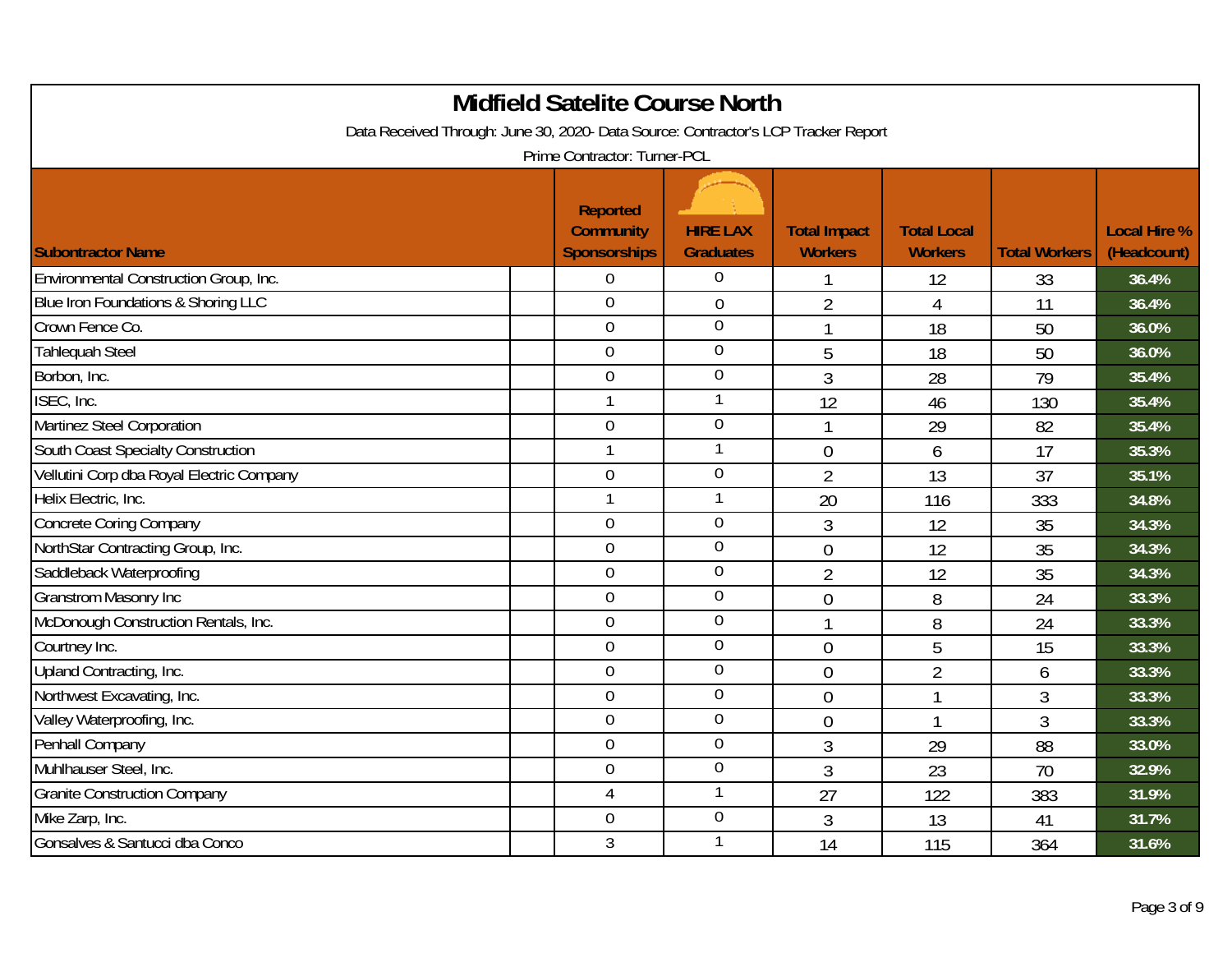| <b>Midfield Satelite Course North</b><br>Data Received Through: June 30, 2020- Data Source: Contractor's LCP Tracker Report<br>Prime Contractor: Turner-PCL |                                                     |                                     |                                       |                                      |                      |                                    |  |  |
|-------------------------------------------------------------------------------------------------------------------------------------------------------------|-----------------------------------------------------|-------------------------------------|---------------------------------------|--------------------------------------|----------------------|------------------------------------|--|--|
| <b>Subontractor Name</b>                                                                                                                                    | Reported<br><b>Community</b><br><b>Sponsorships</b> | <b>HIRE LAX</b><br><b>Graduates</b> | <b>Total Impact</b><br><b>Workers</b> | <b>Total Local</b><br><b>Workers</b> | <b>Total Workers</b> | <b>Local Hire %</b><br>(Headcount) |  |  |
| Zolnay Insulation, Inc.                                                                                                                                     | $\overline{0}$                                      | $\overline{0}$                      | $\theta$                              | 10                                   | 32                   | 31.3%                              |  |  |
| Alameda Construction Services, Inc.                                                                                                                         | $\mathbf 0$                                         | $\overline{0}$                      | 3                                     | 13                                   | 42                   | 31.0%                              |  |  |
| Premier Tile & Marble                                                                                                                                       | $\overline{0}$                                      | $\mathbf 0$                         | $\mathbf{1}$                          | 12                                   | 39                   | 30.8%                              |  |  |
| Silverado Tile and Stone, Inc.                                                                                                                              | $\mathbf 0$                                         | $\overline{0}$                      | $\overline{0}$                        | 4                                    | 13                   | 30.8%                              |  |  |
| Sign Age Identity Systems, Inc.                                                                                                                             | $\boldsymbol{0}$                                    | $\mathbf 0$                         | $\overline{2}$                        | $\overline{7}$                       | 23                   | 30.4%                              |  |  |
| Malcolm Drilling Co., Inc.                                                                                                                                  | $\overline{0}$                                      | $\overline{0}$                      | $\overline{4}$                        | 20                                   | 66                   | 30.3%                              |  |  |
| Cowelco                                                                                                                                                     |                                                     | $\mathbf 0$                         | $\overline{2}$                        | 9                                    | 30                   | 30.0%                              |  |  |
| Best Contracting Services, Inc.                                                                                                                             | $\mathbf 0$                                         | $\mathbf 0$                         | 10                                    | 77                                   | 257                  | 30.0%                              |  |  |
| <b>Gerdau Reinforcing Steel</b>                                                                                                                             | $\overline{4}$                                      | $\mathbf 0$                         | 9                                     | 48                                   | 161                  | 29.8%                              |  |  |
| <b>Wolverine Fire Protection Co</b>                                                                                                                         | $\overline{4}$                                      | $\overline{4}$                      | $\overline{7}$                        | 18                                   | 61                   | 29.5%                              |  |  |
| Southwest Steel of California, Inc.                                                                                                                         | $\mathbf 0$                                         | $\boldsymbol{0}$                    | $\overline{2}$                        | 32                                   | 109                  | 29.4%                              |  |  |
| McGuire Contracting, Inc.                                                                                                                                   | $\overline{2}$                                      | 1                                   | $\overline{7}$                        | 65                                   | 222                  | 29.3%                              |  |  |
| Performance Contracting, Inc.                                                                                                                               | $\overline{0}$                                      | $\mathbf 0$                         | 29                                    | 123                                  | 424                  | 29.0%                              |  |  |
| <b>Shoring Engineers</b>                                                                                                                                    | $\overline{0}$                                      | $\mathbf 0$                         | 5                                     | 42                                   | 147                  | 28.6%                              |  |  |
| <b>NOR-CAL Pipeline Services</b>                                                                                                                            | $\mathbf 0$                                         | $\mathbf 0$                         | $\overline{2}$                        | 20                                   | 71                   | 28.2%                              |  |  |
| Anning-Johnson Company                                                                                                                                      |                                                     | $\overline{0}$                      | 4                                     | 15                                   | 54                   | 27.8%                              |  |  |
| Bagatelos Glass Systems, Inc.                                                                                                                               | $\mathfrak{Z}$                                      | 1                                   | 1                                     | 13                                   | 47                   | 27.7%                              |  |  |
| Griffith Company                                                                                                                                            | $\overline{2}$                                      | $\mathbf 0$                         | 20                                    | 88                                   | 321                  | 27.4%                              |  |  |
| Karcher Interiors Systems, Inc.                                                                                                                             | $\overline{2}$                                      | $\overline{2}$                      |                                       | 6                                    | 22                   | 27.3%                              |  |  |
| Traffic Management, Inc.                                                                                                                                    | $\overline{0}$                                      | $\overline{0}$                      | $\overline{0}$                        | 6                                    | 22                   | 27.3%                              |  |  |
| Bryton Engineering & Grading, Inc. dba Premiere                                                                                                             | $\mathbf 0$                                         | $\mathbf 0$                         |                                       | 10                                   | 37                   | 27.0%                              |  |  |
| Signature Flooring, Inc.                                                                                                                                    | $\mathbf 0$                                         | $\mathbf 0$                         |                                       | 14                                   | 52                   | 26.9%                              |  |  |
| Coast Insulation Contractor, Inc. dba Coast Building Products                                                                                               | $\overline{0}$                                      | $\overline{0}$                      | $\overline{0}$                        | 6                                    | 23                   | 26.1%                              |  |  |
| Corradini Corp                                                                                                                                              | $\mathbf 0$                                         | $\mathbf 0$                         |                                       | 7                                    | 27                   | 25.9%                              |  |  |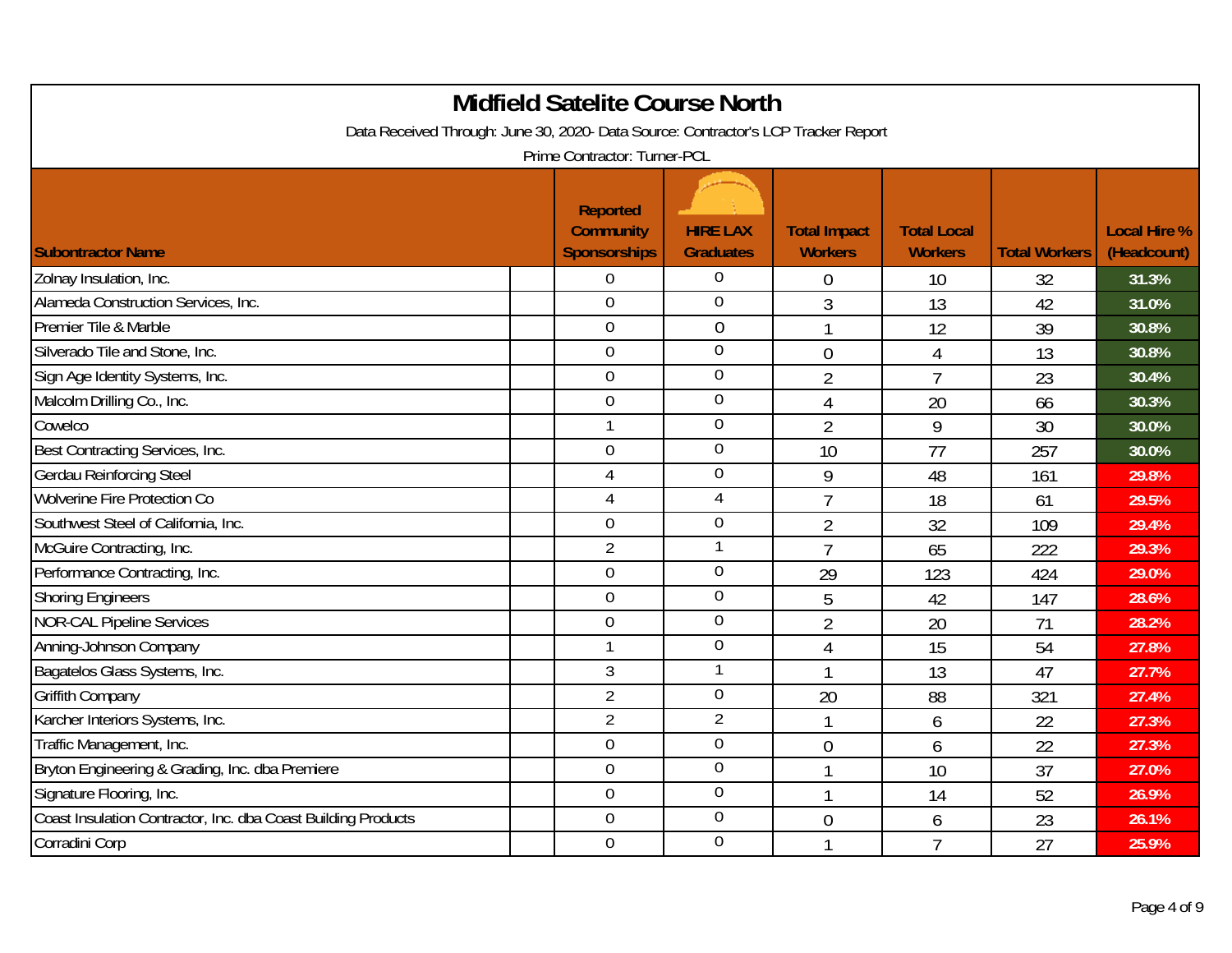| <b>Midfield Satelite Course North</b><br>Data Received Through: June 30, 2020- Data Source: Contractor's LCP Tracker Report<br>Prime Contractor: Turner-PCL |  |                                                     |                                     |                                       |                                      |                      |                                    |  |  |
|-------------------------------------------------------------------------------------------------------------------------------------------------------------|--|-----------------------------------------------------|-------------------------------------|---------------------------------------|--------------------------------------|----------------------|------------------------------------|--|--|
| <b>Subontractor Name</b>                                                                                                                                    |  | Reported<br><b>Community</b><br><b>Sponsorships</b> | <b>HIRE LAX</b><br><b>Graduates</b> | <b>Total Impact</b><br><b>Workers</b> | <b>Total Local</b><br><b>Workers</b> | <b>Total Workers</b> | <b>Local Hire %</b><br>(Headcount) |  |  |
| <b>Brady Company</b>                                                                                                                                        |  | $\overline{0}$                                      | $\overline{0}$                      | 2                                     | 10                                   | 39                   | 25.6%                              |  |  |
| Otis Elevator Company                                                                                                                                       |  | $\mathbf 0$                                         | $\overline{0}$                      | $\overline{4}$                        | 32                                   | 128                  | 25.0%                              |  |  |
| Sterndahl Enterprises, Inc.                                                                                                                                 |  | $\overline{0}$                                      | $\overline{0}$                      | $\overline{2}$                        | 10                                   | 40                   | 25.0%                              |  |  |
| LNA Concrete Structures, Inc.                                                                                                                               |  | $\mathbf 0$                                         | $\mathbf 0$                         | 3                                     | 8                                    | 32                   | 25.0%                              |  |  |
| Merli Concrete Pumping                                                                                                                                      |  | $\mathbf 0$                                         | $\mathbf 0$                         | $\overline{0}$                        | 5                                    | 20                   | 25.0%                              |  |  |
| Rosendin Electric Inc                                                                                                                                       |  | $\overline{0}$                                      | $\mathbf 0$                         | $\mathbf{1}$                          | 5                                    | 20                   | 25.0%                              |  |  |
| <b>Farwest Insulation Contracting</b>                                                                                                                       |  | $\overline{0}$                                      | $\mathbf 0$                         | $\overline{2}$                        | 3                                    | 12                   | 25.0%                              |  |  |
| <b>JLS Concrete Pumping</b>                                                                                                                                 |  | $\mathbf 0$                                         | $\mathbf 0$                         | $\overline{0}$                        | $\overline{2}$                       | 8                    | 25.0%                              |  |  |
| Machado & Sons Construction, Inc.                                                                                                                           |  | $\overline{0}$                                      | $\overline{0}$                      | $\mathbf{1}$                          | $\overline{2}$                       | 8                    | 25.0%                              |  |  |
| <b>PG Cutting Services</b>                                                                                                                                  |  |                                                     | $\boldsymbol{0}$                    | $\overline{0}$                        | $\overline{2}$                       | 8                    | 25.0%                              |  |  |
| W.A. Rasic Construction Company, Inc.                                                                                                                       |  | $\mathbf 0$                                         | $\mathbf 0$                         | $\overline{0}$                        | $\overline{2}$                       | 8                    | 25.0%                              |  |  |
| Zefiro Corporation                                                                                                                                          |  | $\overline{0}$                                      | $\overline{0}$                      | $\overline{0}$                        | $\overline{2}$                       | 8                    | 25.0%                              |  |  |
| A Power Sweeping, Inc.                                                                                                                                      |  | $\overline{0}$                                      | $\overline{0}$                      | $\overline{0}$                        |                                      | $\overline{4}$       | 25.0%                              |  |  |
| Kellar Sweeping, Inc.                                                                                                                                       |  | $\overline{0}$                                      | $\overline{0}$                      | $\overline{0}$                        | 1                                    | $\overline{4}$       | 25.0%                              |  |  |
| Throop Lightweight Fill, Inc.                                                                                                                               |  | $\mathbf 0$                                         | $\overline{0}$                      | $\overline{0}$                        |                                      | $\overline{4}$       | 25.0%                              |  |  |
| Limbach Company LC                                                                                                                                          |  | $\overline{0}$                                      | $\overline{0}$                      | 6                                     | 44                                   | 178                  | 24.7%                              |  |  |
| Blois Construction, Inc.                                                                                                                                    |  | $\overline{2}$                                      | 1                                   | 3                                     | 14                                   | 59                   | 23.7%                              |  |  |
| Commercial Scaffolding of CA, Inc.                                                                                                                          |  | $\mathbf 0$                                         | $\mathbf 0$                         | $\overline{0}$                        | $\overline{7}$                       | 30                   | 23.3%                              |  |  |
| Allied Steel Co., Inc.                                                                                                                                      |  |                                                     | 1                                   | 4                                     | 20                                   | 87                   | 23.0%                              |  |  |
| <b>Schuff Steel</b>                                                                                                                                         |  | $\overline{4}$                                      | $\mathbf{1}$                        | 9                                     | 46                                   | 204                  | 22.5%                              |  |  |
| <b>Applied Engineering Concepts</b>                                                                                                                         |  | $\mathbf 0$                                         | $\boldsymbol{0}$                    | $\overline{0}$                        | $\overline{2}$                       | 9                    | 22.2%                              |  |  |
| <b>Clevland Marble LP</b>                                                                                                                                   |  | $\mathbf 0$                                         | $\mathbf 0$                         | $\overline{0}$                        | $\overline{7}$                       | 32                   | 21.9%                              |  |  |
| Conco Pumping, Inc.                                                                                                                                         |  |                                                     | $\mathbf 0$                         | r                                     | $\overline{7}$                       | 34                   | 20.6%                              |  |  |
| <b>Connor Concrete Cutting and Coring</b>                                                                                                                   |  | $\mathbf 0$                                         | $\mathbf 0$                         |                                       | 3                                    | 15                   | 20.0%                              |  |  |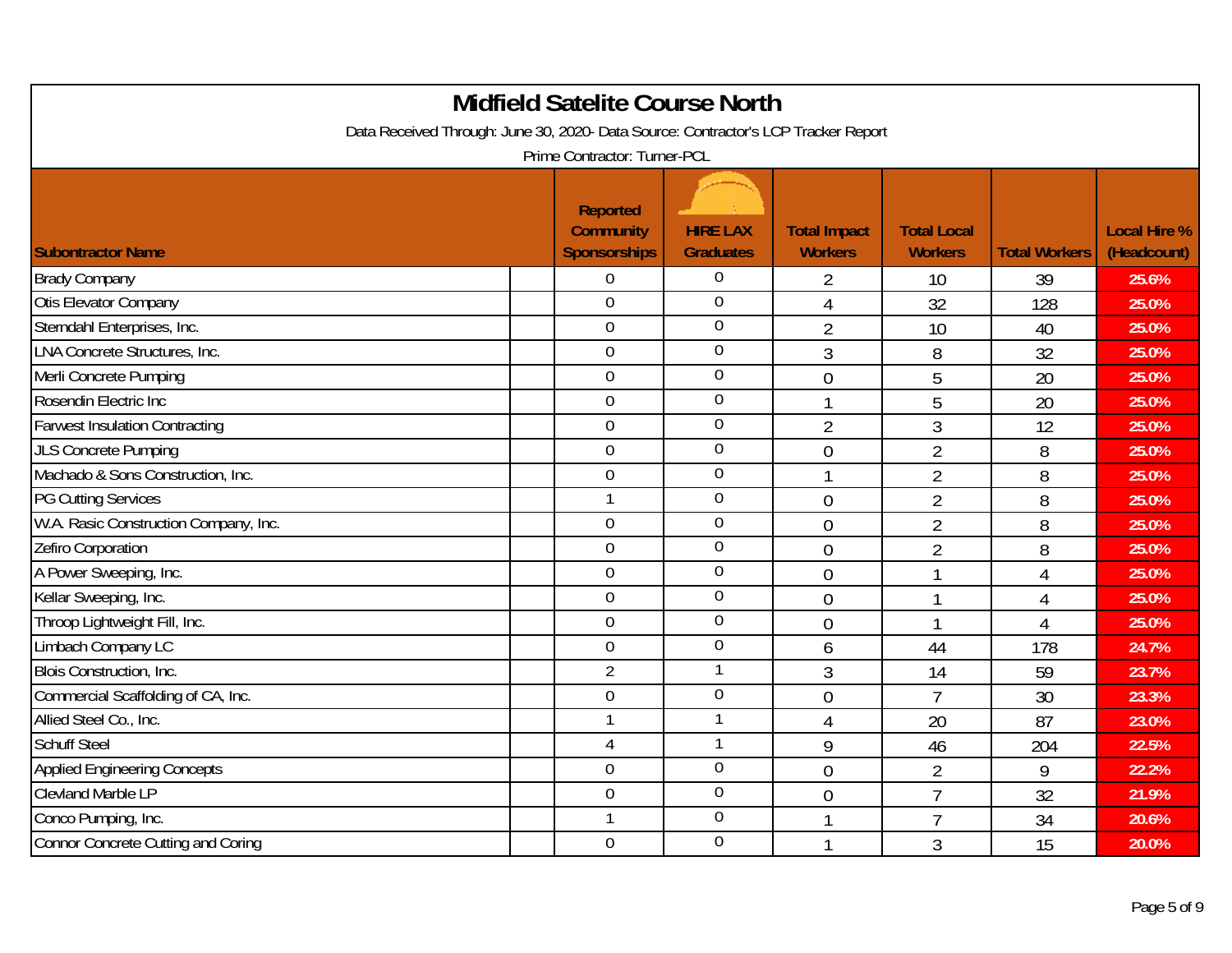| <b>Midfield Satelite Course North</b><br>Data Received Through: June 30, 2020- Data Source: Contractor's LCP Tracker Report<br>Prime Contractor: Turner-PCL |  |                                                     |                                     |                                       |                                      |                      |                                    |  |  |
|-------------------------------------------------------------------------------------------------------------------------------------------------------------|--|-----------------------------------------------------|-------------------------------------|---------------------------------------|--------------------------------------|----------------------|------------------------------------|--|--|
| <b>Subontractor Name</b>                                                                                                                                    |  | Reported<br><b>Community</b><br><b>Sponsorships</b> | <b>HIRE LAX</b><br><b>Graduates</b> | <b>Total Impact</b><br><b>Workers</b> | <b>Total Local</b><br><b>Workers</b> | <b>Total Workers</b> | <b>Local Hire %</b><br>(Headcount) |  |  |
| Air Conditioning Control Systems, Inc.                                                                                                                      |  | $\overline{0}$                                      | $\overline{0}$                      | $\theta$                              |                                      | 5                    | 20.0%                              |  |  |
| Bill Carr Surveys, Inc.                                                                                                                                     |  | $\mathbf 0$                                         | $\overline{0}$                      | $\overline{0}$                        | 1                                    | 5                    | 20.0%                              |  |  |
| Siemens Industry Inc                                                                                                                                        |  | $\overline{0}$                                      | $\overline{0}$                      | $\overline{0}$                        | 1                                    | 5                    | 20.0%                              |  |  |
| TechCorr USA Management, LLC                                                                                                                                |  | $\mathbf 0$                                         | $\mathbf 0$                         | $\overline{0}$                        |                                      | 5                    | 20.0%                              |  |  |
| GeoDesign, Inc.                                                                                                                                             |  | $\mathbf 0$                                         | $\mathbf 0$                         | $\overline{2}$                        | 3                                    | 16                   | 18.8%                              |  |  |
| Pacific Waterproofing & Restoration                                                                                                                         |  | $\overline{0}$                                      | $\mathbf 0$                         | $\overline{0}$                        | 3                                    | 16                   | 18.8%                              |  |  |
| Crown Corr, Inc.                                                                                                                                            |  | $\overline{0}$                                      | $\mathbf 0$                         | $\overline{2}$                        | 8                                    | 43                   | 18.6%                              |  |  |
| Orange County Plastering Company                                                                                                                            |  | $\mathbf{1}$                                        | 1                                   | 5                                     | 12                                   | 67                   | 17.9%                              |  |  |
| Bigge Crane and Rigging Co.                                                                                                                                 |  | $\overline{0}$                                      | $\overline{0}$                      | $\overline{2}$                        | 3                                    | 17                   | 17.6%                              |  |  |
| Vertical Access, Inc.                                                                                                                                       |  | $\overline{0}$                                      | $\boldsymbol{0}$                    |                                       | 10                                   | 59                   | 16.9%                              |  |  |
| Karcher Insulation, Inc.                                                                                                                                    |  | $\mathbf 0$                                         | $\mathbf 0$                         | $\mathbf{1}$                          | $\overline{2}$                       | 12                   | 16.7%                              |  |  |
| <b>Service West</b>                                                                                                                                         |  | $\overline{0}$                                      | $\overline{0}$                      | $\mathbf{1}$                          | $\overline{2}$                       | 12                   | 16.7%                              |  |  |
| KM3N-B dba Terra-Petra                                                                                                                                      |  | $\overline{0}$                                      | $\overline{0}$                      | $\overline{0}$                        |                                      | 6                    | 16.7%                              |  |  |
| Nold's Equipment                                                                                                                                            |  | $\overline{0}$                                      | $\mathbf 0$                         | $\mathbf{1}$                          | 1                                    | 6                    | 16.7%                              |  |  |
| <b>Austin Enterprise</b>                                                                                                                                    |  | $\mathbf 0$                                         | $\overline{0}$                      | $\overline{0}$                        | 10                                   | 61                   | 16.4%                              |  |  |
| RMA Group, Inc.                                                                                                                                             |  | $\overline{0}$                                      | $\overline{0}$                      | $\mathbf{1}$                          | 6                                    | 37                   | 16.2%                              |  |  |
| Martin Bros./Marcowall, Inc.                                                                                                                                |  | $\overline{0}$                                      | $\overline{0}$                      | $\mathbf{1}$                          | 3                                    | 20                   | 15.0%                              |  |  |
| Sequoia Consultants Inc                                                                                                                                     |  | $\mathbf 0$                                         | $\mathbf 0$                         | $\overline{0}$                        | 4                                    | 27                   | 14.8%                              |  |  |
| Rouch Rebar, Inc.                                                                                                                                           |  | $\overline{0}$                                      | $\mathbf 0$                         | $\overline{0}$                        | 1                                    | $\overline{7}$       | 14.3%                              |  |  |
| <b>RR Leonard Company</b>                                                                                                                                   |  | $\mathbf 0$                                         | $\boldsymbol{0}$                    | $\overline{0}$                        |                                      | $\overline{7}$       | 14.3%                              |  |  |
| United Riggers & Erectors, Inc.                                                                                                                             |  | $\mathbf 0$                                         | $\boldsymbol{0}$                    | $\overline{0}$                        | 4                                    | 31                   | 12.9%                              |  |  |
| Murray Company                                                                                                                                              |  | $\mathbf 0$                                         | $\boldsymbol{0}$                    | $\mathbf{1}$                          | 12                                   | 94                   | 12.8%                              |  |  |
| RJ Lalonde, Inc.                                                                                                                                            |  | $\overline{0}$                                      | $\mathbf 0$                         | $\overline{2}$                        | $\overline{2}$                       | 16                   | 12.5%                              |  |  |
| Ampco North, Inc.                                                                                                                                           |  | $\mathbf 0$                                         | $\mathbf 0$                         | $\overline{0}$                        |                                      | 8                    | 12.5%                              |  |  |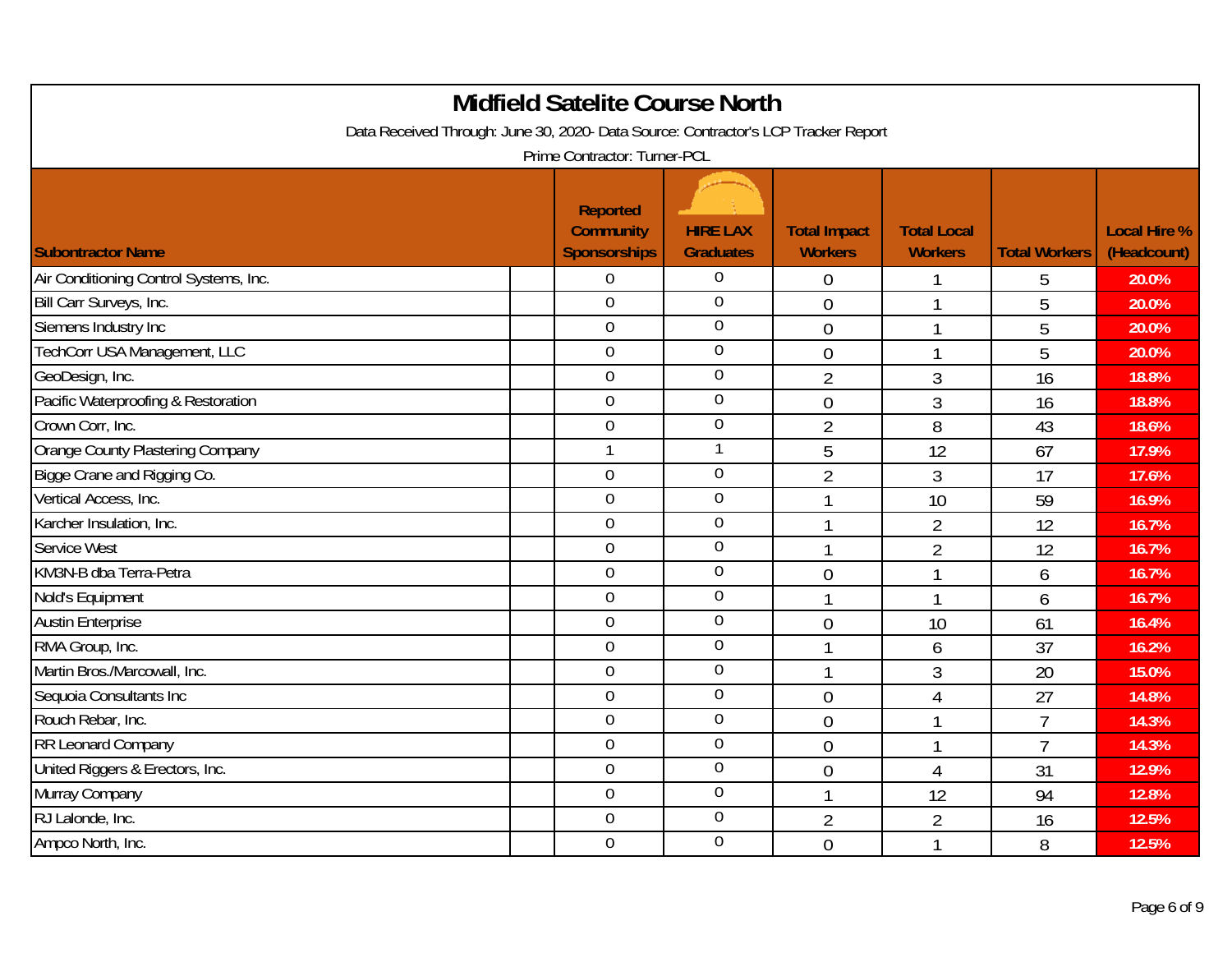| Data Received Through: June 30, 2020- Data Source: Contractor's LCP Tracker Report | <b>Midfield Satelite Course North</b>               |                                     |                                       |                                      |                      |                                    |
|------------------------------------------------------------------------------------|-----------------------------------------------------|-------------------------------------|---------------------------------------|--------------------------------------|----------------------|------------------------------------|
|                                                                                    | Prime Contractor: Turner-PCL                        |                                     |                                       |                                      |                      |                                    |
| <b>Subontractor Name</b>                                                           | Reported<br><b>Community</b><br><b>Sponsorships</b> | <b>HIRE LAX</b><br><b>Graduates</b> | <b>Total Impact</b><br><b>Workers</b> | <b>Total Local</b><br><b>Workers</b> | <b>Total Workers</b> | <b>Local Hire %</b><br>(Headcount) |
| Martin Integrated                                                                  | $\overline{0}$                                      | $\overline{0}$                      | $\overline{0}$                        | 6                                    | 50                   | 12.0%                              |
| Pfeiler & Associates Engineers, Inc.                                               | $\overline{0}$                                      | $\mathbf 0$                         | $\overline{0}$                        | $\overline{2}$                       | 17                   | 11.8%                              |
| Integrity Rebar Placers                                                            | $\overline{0}$                                      | $\mathbf 0$                         | $\overline{0}$                        | $\overline{2}$                       | 18                   | 11.1%                              |
| Power One LLC                                                                      | $\mathbf 0$                                         | $\boldsymbol{0}$                    | 1                                     |                                      | 10                   | 10.0%                              |
| <b>Badger Daylighting</b>                                                          | $\mathbf 0$                                         | $\boldsymbol{0}$                    | $\overline{0}$                        | $\mathfrak{Z}$                       | 33                   | 9.1%                               |
| J.R. Construction                                                                  | $\overline{0}$                                      | $\overline{0}$                      | $\overline{0}$                        |                                      | 11                   | 9.1%                               |
| <b>Bragg Crane Service</b>                                                         | $\overline{0}$                                      | $\overline{0}$                      | $\overline{2}$                        | 9                                    | 105                  | 8.6%                               |
| Doty Bros. Construction Co.                                                        | $\mathbf 0$                                         | $\mathbf 0$                         | 1                                     |                                      | 12                   | 8.3%                               |
| G and S Mechanical USA, Inc.                                                       | $\overline{0}$                                      | $\overline{0}$                      | $\overline{0}$                        |                                      | 12                   | 8.3%                               |
| Savala Equipment Company, Inc.                                                     | $\mathbf 0$                                         | $\boldsymbol{0}$                    | $\overline{0}$                        | 2                                    | 27                   | 7.4%                               |
| Reliable Construction Services, LLC                                                | $\boldsymbol{0}$                                    | $\mathbf 0$                         | $\overline{0}$                        | 1                                    | 15                   | 6.7%                               |
| Socal Pacific Construction Corp. dba National Coating & Lining Co.                 | $\overline{0}$                                      | $\mathbf 0$                         | 1                                     | 1                                    | 15                   | 6.7%                               |
| Crane Rental Service, Inc.                                                         | $\overline{0}$                                      | $\mathbf 0$                         | $\overline{0}$                        | $\overline{0}$                       | 43                   | 0.0%                               |
| Maxim Crane Works                                                                  | $\overline{0}$                                      | $\mathbf 0$                         | $\overline{0}$                        | $\overline{0}$                       | 28                   | 0.0%                               |
| Mr. Crane, Inc.                                                                    | $\overline{0}$                                      | $\mathbf 0$                         | $\overline{0}$                        | $\mathbf 0$                          | 27                   | 0.0%                               |
| Dean's Certified Welding, Inc.                                                     | $\overline{0}$                                      | $\overline{0}$                      | $\overline{0}$                        | $\overline{0}$                       | 19                   | 0.0%                               |
| <b>BHC Crane, LLC</b>                                                              | $\overline{0}$                                      | $\overline{0}$                      | $\overline{0}$                        | $\overline{0}$                       | 18                   | 0.0%                               |
| Ayala Boring, Inc.                                                                 | $\mathbf 0$                                         | $\mathbf 0$                         | $\overline{0}$                        | $\overline{0}$                       | 11                   | 0.0%                               |
| Fine Grade Equipment, Inc.                                                         | $\overline{0}$                                      | $\overline{0}$                      | $\overline{0}$                        | $\overline{0}$                       | 11                   | 0.0%                               |
| PSC Industrial Outsourcing LP                                                      | $\overline{0}$                                      | $\mathbf 0$                         | $\overline{0}$                        | $\overline{0}$                       | 11                   | 0.0%                               |
| <b>Pavement Recycling Systems</b>                                                  | $\overline{0}$                                      | $\mathbf 0$                         | $\overline{0}$                        | $\overline{0}$                       | 10                   | 0.0%                               |
| Cell Crete Corporation Inc                                                         | $\overline{0}$                                      | $\mathbf 0$                         | $\overline{0}$                        | $\overline{0}$                       | 8                    | 0.0%                               |
| MB Professional Service, Inc.                                                      | $\mathbf 0$                                         | $\overline{0}$                      | $\overline{0}$                        | $\overline{0}$                       | 8                    | 0.0%                               |
| Newman Backhoe Service, Inc.                                                       | $\mathbf 0$                                         | $\theta$                            | $\overline{0}$                        | $\theta$                             | $\overline{7}$       | 0.0%                               |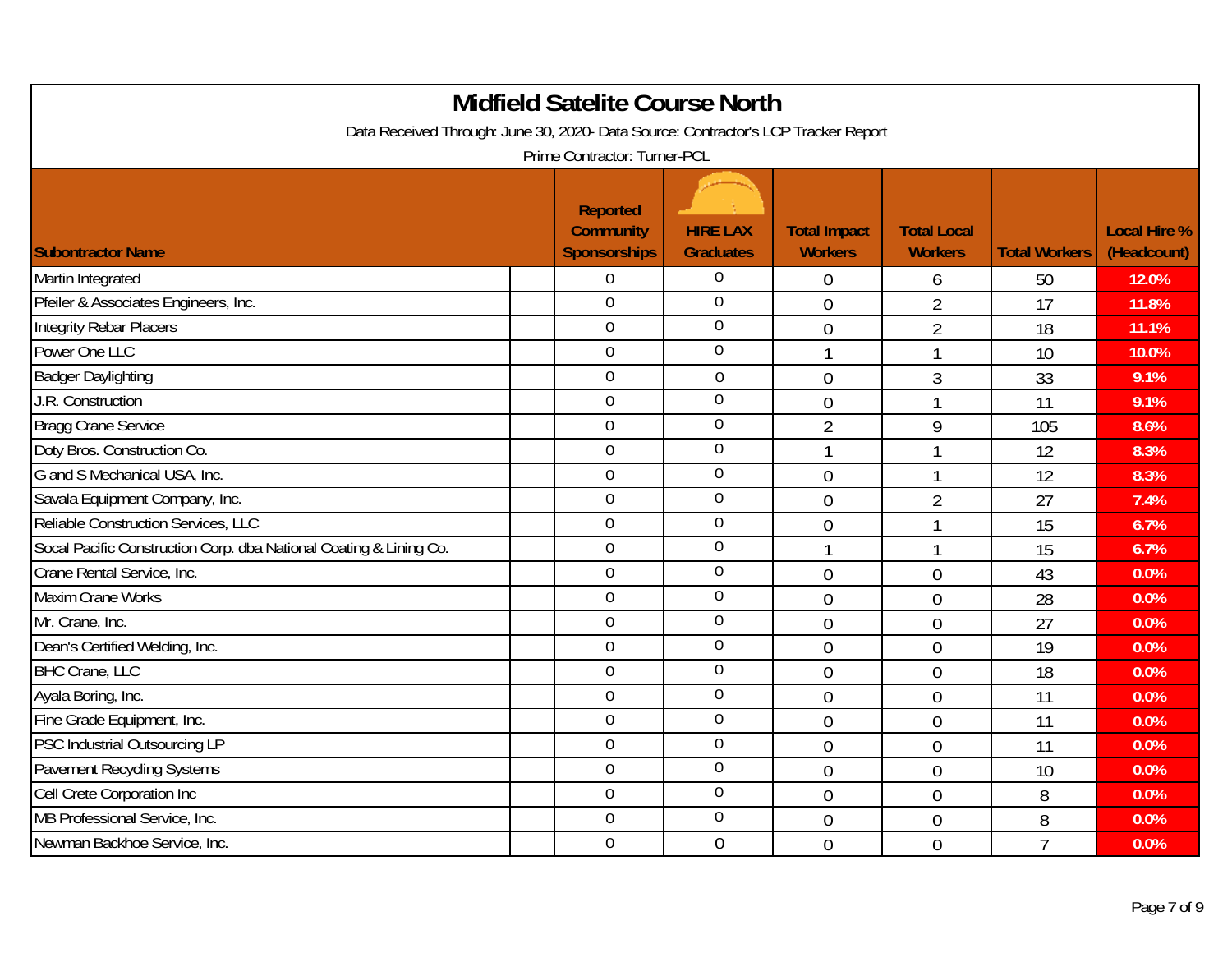|                                                                                    | <b>Midfield Satelite Course North</b>                      |                                     |                                       |                                      |                      |                                    |
|------------------------------------------------------------------------------------|------------------------------------------------------------|-------------------------------------|---------------------------------------|--------------------------------------|----------------------|------------------------------------|
| Data Received Through: June 30, 2020- Data Source: Contractor's LCP Tracker Report |                                                            |                                     |                                       |                                      |                      |                                    |
|                                                                                    | Prime Contractor: Turner-PCL                               |                                     |                                       |                                      |                      |                                    |
| <b>Subontractor Name</b>                                                           | <b>Reported</b><br><b>Community</b><br><b>Sponsorships</b> | <b>HIRE LAX</b><br><b>Graduates</b> | <b>Total Impact</b><br><b>Workers</b> | <b>Total Local</b><br><b>Workers</b> | <b>Total Workers</b> | <b>Local Hire %</b><br>(Headcount) |
| D7 Consulting Inc.                                                                 | $\overline{0}$                                             | $\overline{0}$                      | $\overline{0}$                        | $\overline{0}$                       | 6                    | 0.0%                               |
| <b>Hydraulic Crane LLC</b>                                                         | $\mathbf 0$                                                | $\mathbf 0$                         | $\overline{0}$                        | $\overline{0}$                       | 6                    | 0.0%                               |
| Ultra Welding, Inc.                                                                | $\overline{0}$                                             | $\mathbf 0$                         | $\overline{0}$                        | $\overline{0}$                       | 6                    | 0.0%                               |
| Cascade Drilling, LP                                                               | $\mathbf 0$                                                | $\boldsymbol{0}$                    | $\overline{0}$                        | $\overline{0}$                       | 5                    | 0.0%                               |
| <b>Electro Construction Corp</b>                                                   | $\boldsymbol{0}$                                           | $\mathbf 0$                         | $\overline{0}$                        | $\overline{0}$                       | 5                    | 0.0%                               |
| <b>Griffin Contract Dewatering, LLC</b>                                            | $\overline{0}$                                             | $\mathbf 0$                         | $\overline{0}$                        | $\overline{0}$                       | 5                    | 0.0%                               |
| L2 Specialties, Inc                                                                | $\overline{0}$                                             | $\mathbf 0$                         | $\overline{0}$                        | $\overline{0}$                       | 5                    | 0.0%                               |
| Matt Chlor, Inc.                                                                   | $\mathbf 0$                                                | $\overline{0}$                      | $\overline{0}$                        | $\overline{0}$                       | 5                    | 0.0%                               |
| PCI                                                                                | 17                                                         | 10                                  | $\mathbf 0$                           | $\overline{0}$                       | 5                    | 0.0%                               |
| The Door Crew, Inc.                                                                | $\mathbf 0$                                                | $\boldsymbol{0}$                    | $\overline{0}$                        | $\overline{0}$                       | 5                    | 0.0%                               |
| Won-Door Corporation                                                               | $\mathbf 0$                                                | $\mathbf 0$                         | $\overline{0}$                        | $\overline{0}$                       | 5                    | 0.0%                               |
| Addison Equipment Rental                                                           | $\overline{0}$                                             | $\mathbf 0$                         | $\overline{0}$                        | $\overline{0}$                       | $\overline{4}$       | 0.0%                               |
| <b>Exsell Sales Associates Inc</b>                                                 | $\mathbf 0$                                                | $\mathbf 0$                         | $\overline{0}$                        | $\overline{0}$                       | $\overline{4}$       | 0.0%                               |
| Golden State Boring & Pipe Jacking, Inc.                                           | $\overline{0}$                                             | $\mathbf 0$                         | $\overline{0}$                        | $\overline{0}$                       | $\overline{4}$       | 0.0%                               |
| Koppl Pipeline Services, Inc.                                                      | $\mathbf 0$                                                | $\mathbf 0$                         | $\overline{0}$                        | $\overline{0}$                       | $\overline{4}$       | 0.0%                               |
| Mitsubishi Electric US, Inc.                                                       | $\overline{0}$                                             | $\overline{0}$                      | $\overline{0}$                        | $\overline{0}$                       | $\overline{4}$       | 0.0%                               |
| Warren Collins & Associates, dba Collins Company                                   | $\mathbf 0$                                                | $\overline{0}$                      | $\overline{0}$                        | $\overline{0}$                       | $\overline{4}$       | 0.0%                               |
| Century Sweeping, Inc.                                                             | $\mathbf 0$                                                | $\mathbf 0$                         | $\overline{0}$                        | $\overline{0}$                       | $\mathfrak{Z}$       | 0.0%                               |
| <b>DSM Construction Inc.</b>                                                       | $\mathbf 0$                                                | $\overline{0}$                      | $\overline{0}$                        | $\overline{0}$                       | $\mathfrak{Z}$       | 0.0%                               |
| G.B.H. Enterprises, Inc.                                                           | $\overline{0}$                                             | $\mathbf 0$                         | $\overline{0}$                        | $\overline{0}$                       | $\mathfrak{Z}$       | 0.0%                               |
| <b>HMT Electric Inc</b>                                                            | $\mathbf 0$                                                | $\mathbf 0$                         | $\overline{0}$                        | $\overline{0}$                       | $\mathfrak{Z}$       | 0.0%                               |
| Smith Shade & Linoleum Co., Inc.                                                   | $\overline{0}$                                             | $\mathbf 0$                         | $\overline{0}$                        | $\overline{0}$                       | $\mathfrak{Z}$       | 0.0%                               |
| <b>SteelPro Specialties</b>                                                        | $\mathbf 0$                                                | $\mathbf 0$                         | $\overline{0}$                        | $\overline{0}$                       | $\mathfrak{Z}$       | 0.0%                               |
| <b>Trademark Hoist Inc</b>                                                         | $\overline{0}$                                             | $\mathbf 0$                         | $\overline{0}$                        | $\overline{0}$                       | 3                    | 0.0%                               |